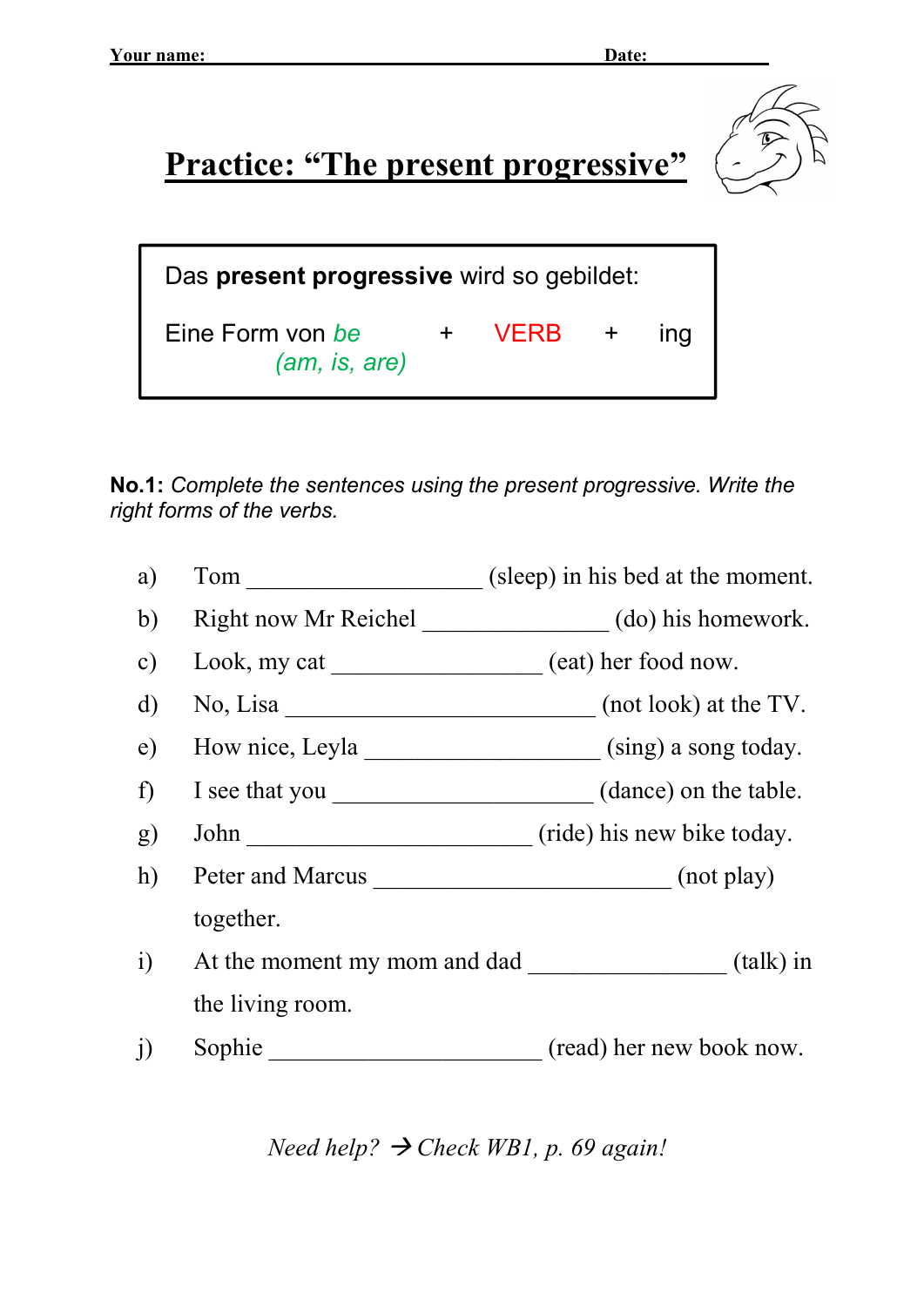No.2: Now it's your turn! Make some sentences. Use the words from the boxes and the present progressive.